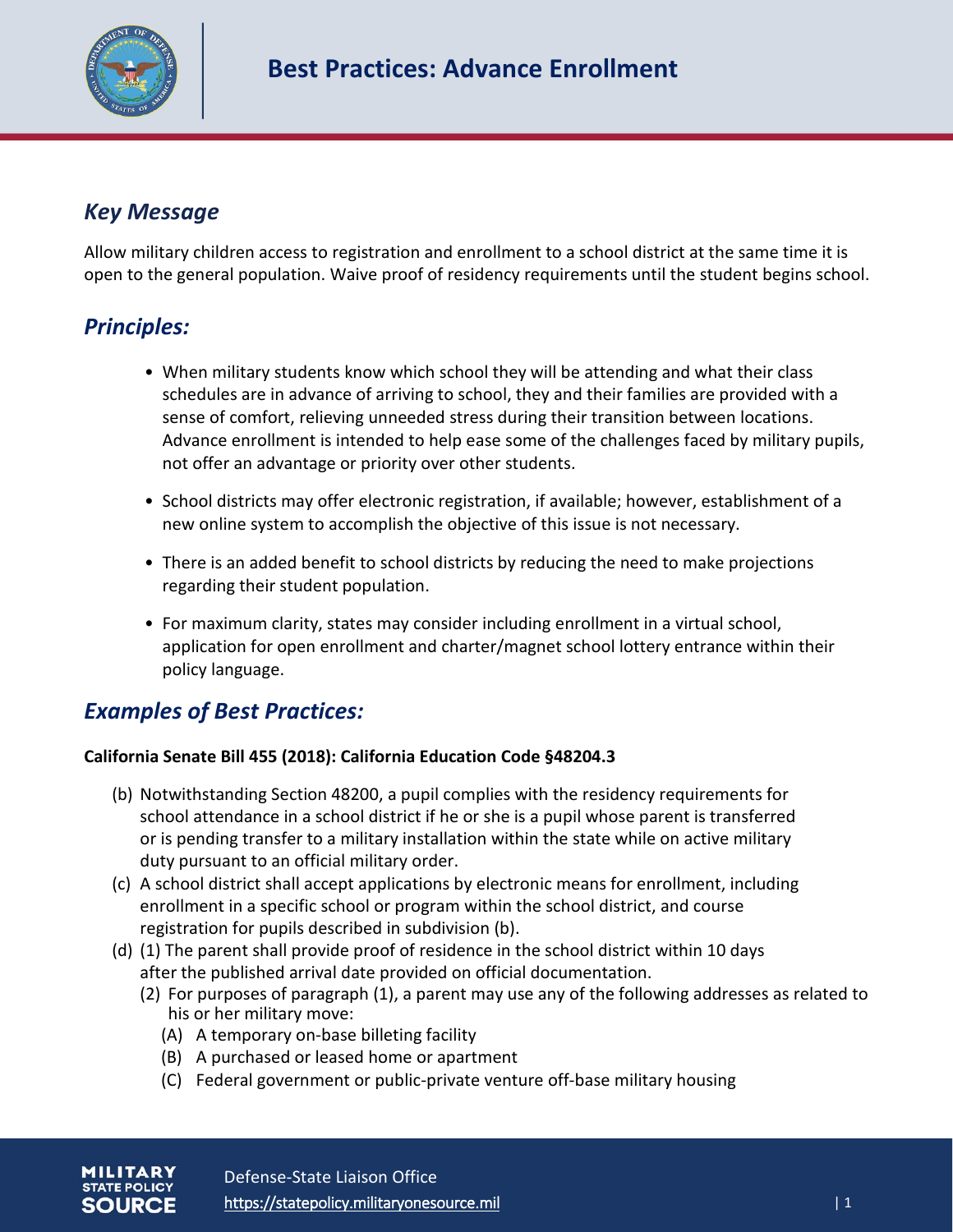

### **Missouri Senate Bill 306 (2019): Revised Statutes of Missouri §167.020**

If one or both a child's parents are being relocated to the state of Missouri under military orders, a school district shall allow remote registration of the student and shall not require the parent or legal guardian of the student or the student himself or herself to physically appear at a location within the district to register the student. Proof of residency, as described in this section, shall not be required at the time of the remote registration but shall be required within 10 days of the student's attendance in the district.

### **Arkansas Senate Bill 638 (2019): Arkansas Code §6-18-107**

- (m)(1) Members of the uniformed services shall, if possible, provide advance notice to public schools regarding the enrollment of a student under this section.
	- (2) When a public school receives notice from a military family under subdivision (m) (1) of this section, the public school shall treat the notice as a provisional enrollment and provide the students with materials regarding academic courses, electives, sports and other relevant information regarding the public school.
	- (3) A public school:
		- (A) Shall consider the anticipated date of enrollment of a student under this subdivision.
	- (4)(1) In light of class sizes, course conflicts and availability of elective courses,
		- (B) May preregister a student in anticipation of the student's enrollment under subdivision (m)(1) of this section, and
		- (C) May seek waivers from the State Board of Education to accommodate a student under this section, including without limitation-required class ratios.

### **Nebraska Legislative Bill 115 (2019): Nebraska Revised Statutes §79-215**

(7) In order to carry out the provisions of Section 79-2201, a school board shall permit children of military families to enroll preliminarily in a school district if a parent presents evidence of military orders that the military family will be stationed in this state during the current or following school year. A student of a military family shall be admitted to the school district without charge upon arrival in Nebraska if the requirements of this section are met.

### **North Carolina Senate Bill 99 (2018): 2018-19 Appropriations Act (S.L. 2018-5) §7.18 Permit Military Children to Enroll Prior to Residency in North Carolina**

This bill allows for a child of an active-duty service member who is transferred/pending transfer to a military installation in North Carolina and is not a resident of North Carolina to